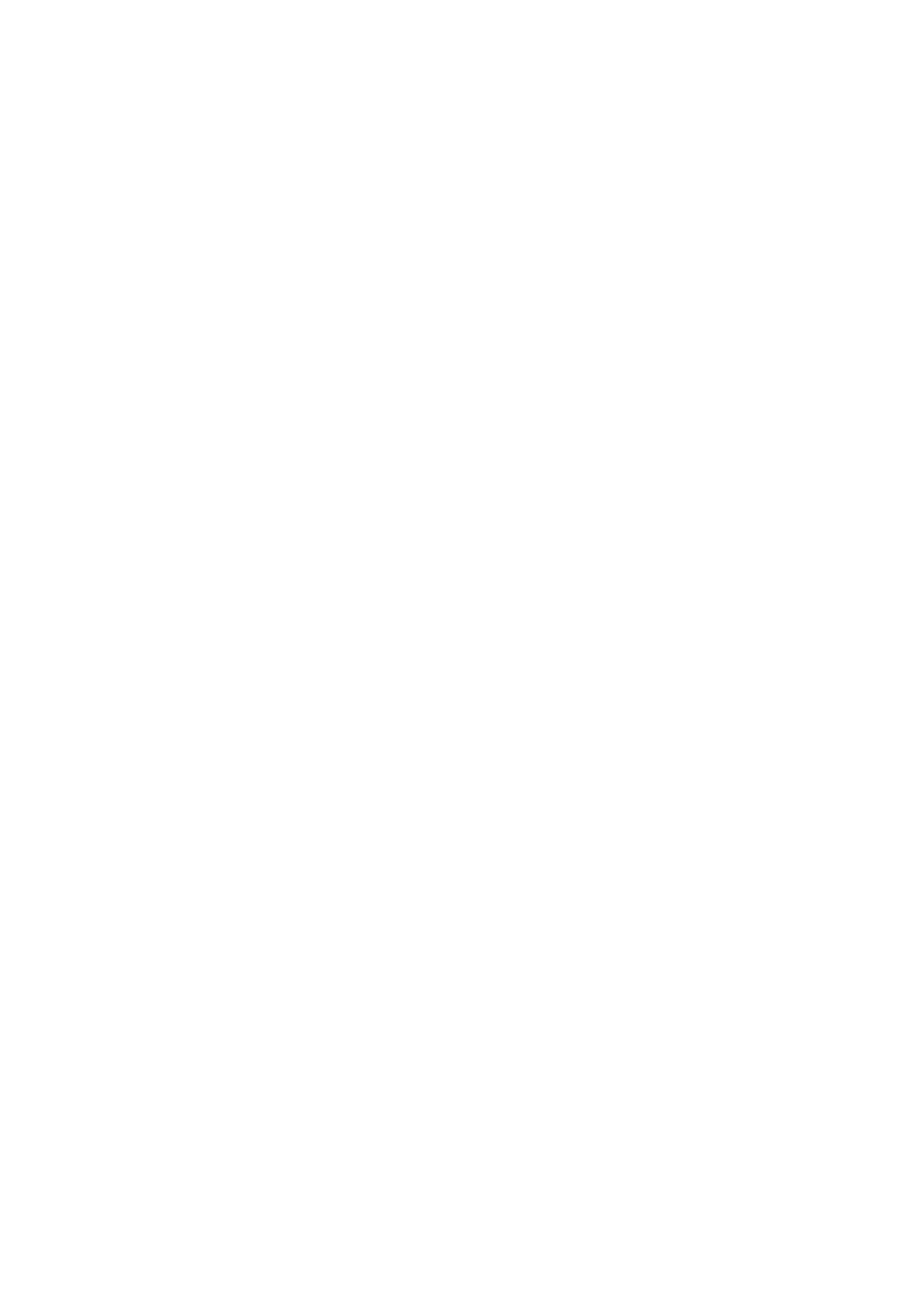# **Approved Premises (Substance Testing) Bill**

# [AS INTRODUCED]

# **CONTENTS**

- 1 Substance testing of residents in approved premises
- 2 Extent, commencement and short title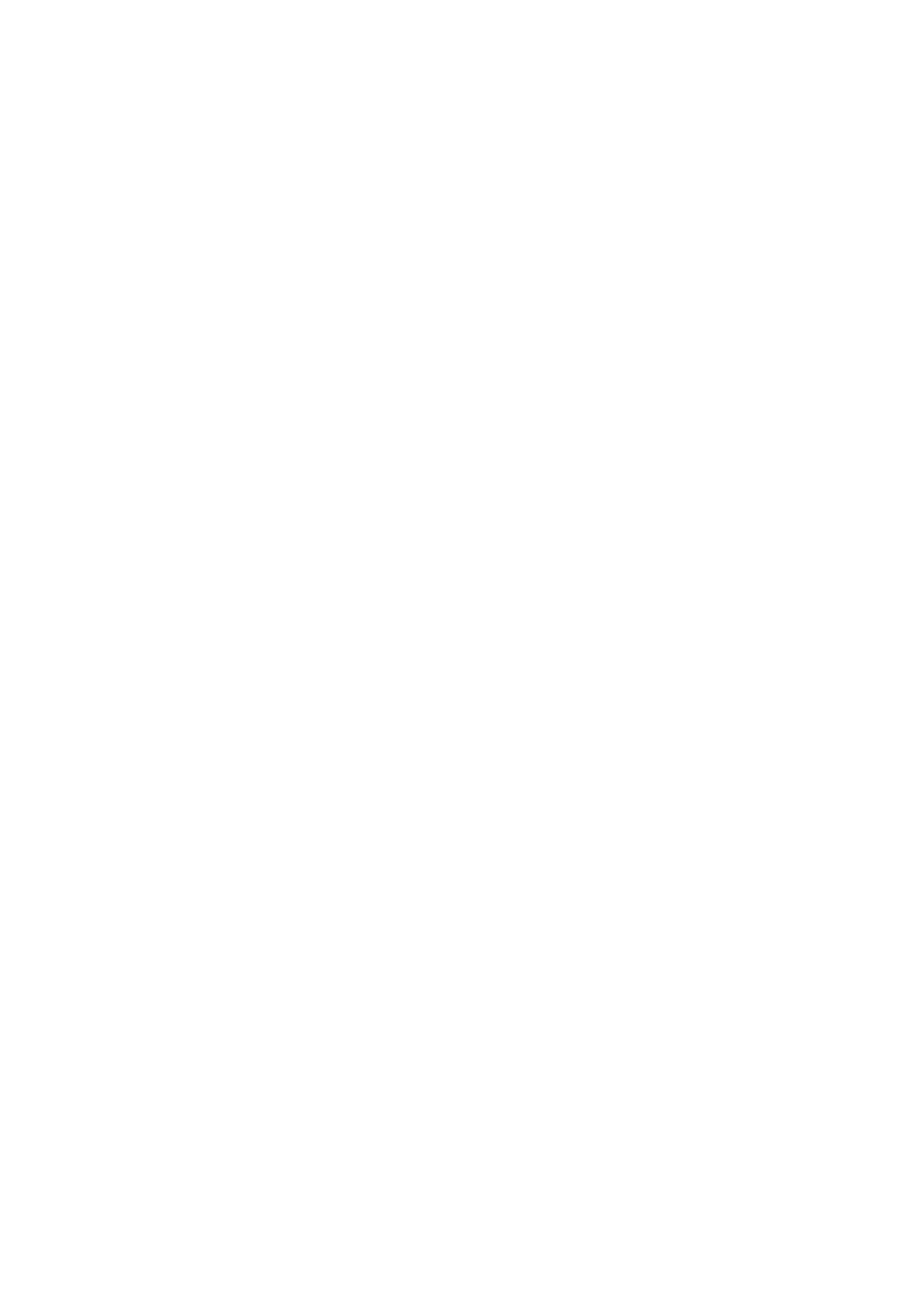## [AS INTRODUCED]



TO

Make provision about substance testing in approved premises.

 $\sum$  E IT ENACTED by the Queen's most Excellent Majesty, by and with the advice<br>and consent of the Lords Spiritual and Temporal, and Commons, in this present<br>Parliament assembled, and by the authority of the same, as foll and consent of the Lords Spiritual and Temporal, and Commons, in this present Parliament assembled, and by the authority of the same, as follows: -

### **1 Substance testing of residents in approved premises**

- (1) The Offender Management Act 2007 is amended as follows.
- (2) In section 13 (approved premises), in subsection (1), after "section" insert "and section 13A".
- (3) After section 13 insert— *5*

### **"13A Approved premises: substance testing**

- (1) Subsection (2) applies if  $-$ 
	- (a) the manager of any approved premises has given an authorisation that specifies when the power in that subsection may be exercised at those premises, and
	- (b) that authorisation is in force.
- (2) A member of staff may, at the approved premises and in accordance with the authorisation given under subsection (1), require any resident of those premises to provide a sample of urine for the purpose of ascertaining whether the resident has in their body any—
	- (a) controlled drug,
	- (b) prescription only medicine, or
	- (c) psychoactive substance.
- (3) The power in by subsection (2) includes power to require a resident to provide a sample of any other description, except an intimate sample, whether instead of or in addition to a sample of urine.
- (4) The Secretary of State may use any residents' samples to test, on an anonymised basis, for the prevalence of the following substances in approved premises—
	- (a) controlled drugs, *25*
	- (b) medicinal products, or

*15*

*10*

*20*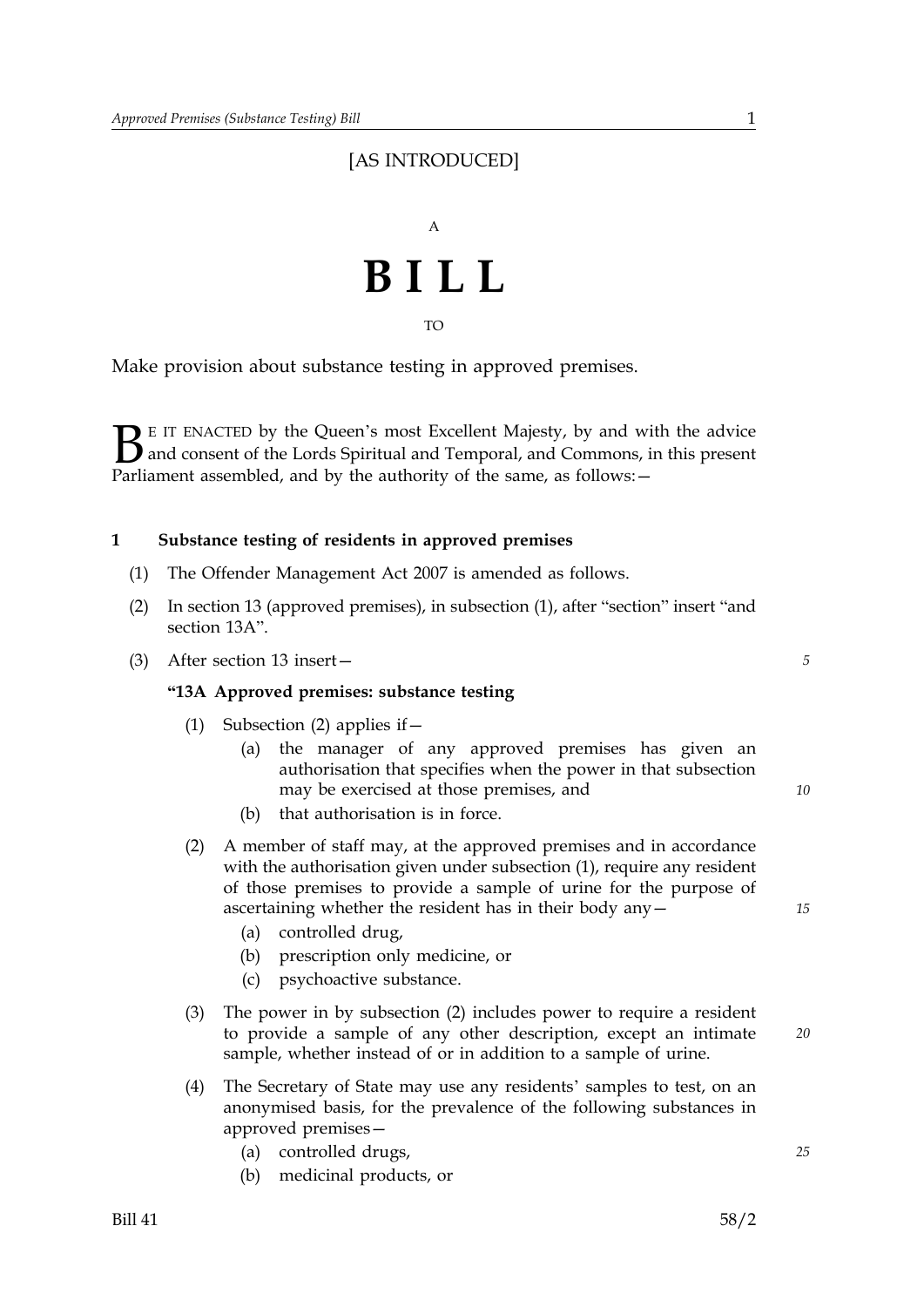- (c) psychoactive substances.
- (5) In giving, or deciding whether to give, an authorisation under subsection (1), the manager must have regard to any guidance regarding the giving of authorisations issued by the Secretary of State.
- (6) In exercising the power in by subsection (2), a member of staff must *5* have regard to any guidance regarding the exercise of that power issued by the Secretary of State.
- (7) In this section—
	- "approved premises" has the meaning given by section 13(1);
	- "controlled drug" means any drug which is a controlled drug for *10* the purposes of the Misuse of Drugs Act 1971 (see section 2 of that Act);
	- "intimate sample" has the same meaning as in Part 5 of the Police and Criminal Evidence Act 1984 (see section 65 of that Act);
	- "medicinal product" has the meaning given in regulation 2 of the *15* Human Medicines Regulations 2012 (S.I. 2012/1916);
	- "prescription only medicine" has the meaning given in regulation 8 of the Human Medicines Regulations 2012 (S.I. 2012/1916);
	- "psychoactive substance" has the same meaning as in the Psychoactive Substances Act 2016 (see section 2 of that Act);
	- "resident" means a person who lives in approved premises other than a member of staff;
	- "residents' sample" means any sample—
		- (a) provided under subsection (2) or (3), or
		-
		- (b) provided voluntarily; *25*
	- "the manager" means, in relation to approved premises, the individual of the approved premises in general control over the management of approved premises.
- (8) The Secretary of State may by regulations make such amendments of this section as the Secretary of State considers appropriate in consequence of—
	- (a) the amendment or revocation of the Human Medicines Regulations 2012 (S.I. 2012/1916), or
	- (b) the making, amendment or revocation of any other subordinate legislation (whenever made) which relates to human medicines.
- (9) In subsection (8) "subordinate legislation" has the same meaning as in the Interpretation Act 1978."
- (4) In section 36 (orders and regulations), in subsection (3), after paragraph (a) insert—

"(aa) section 13A(8),". *40*

### **2 Extent, commencement and short title**

(1) This Act extends to England and Wales only.

*30*

*20*

*35*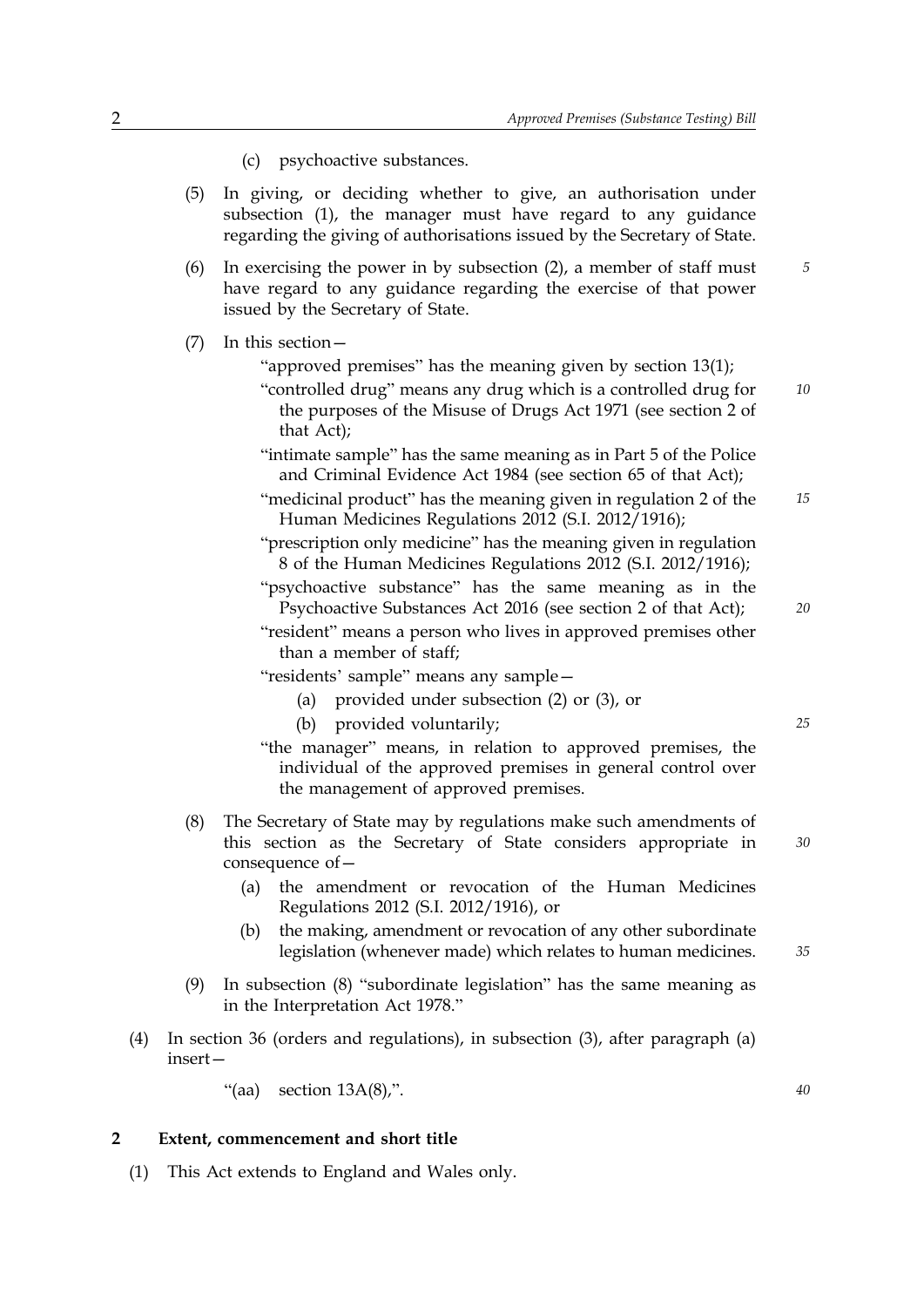- (2) This Act comes into force on such day as the Secretary of State may appoint by regulations made by statutory instrument.
- (3) This Act may be cited as the Approved Premises (Substance Testing) Act 2021.